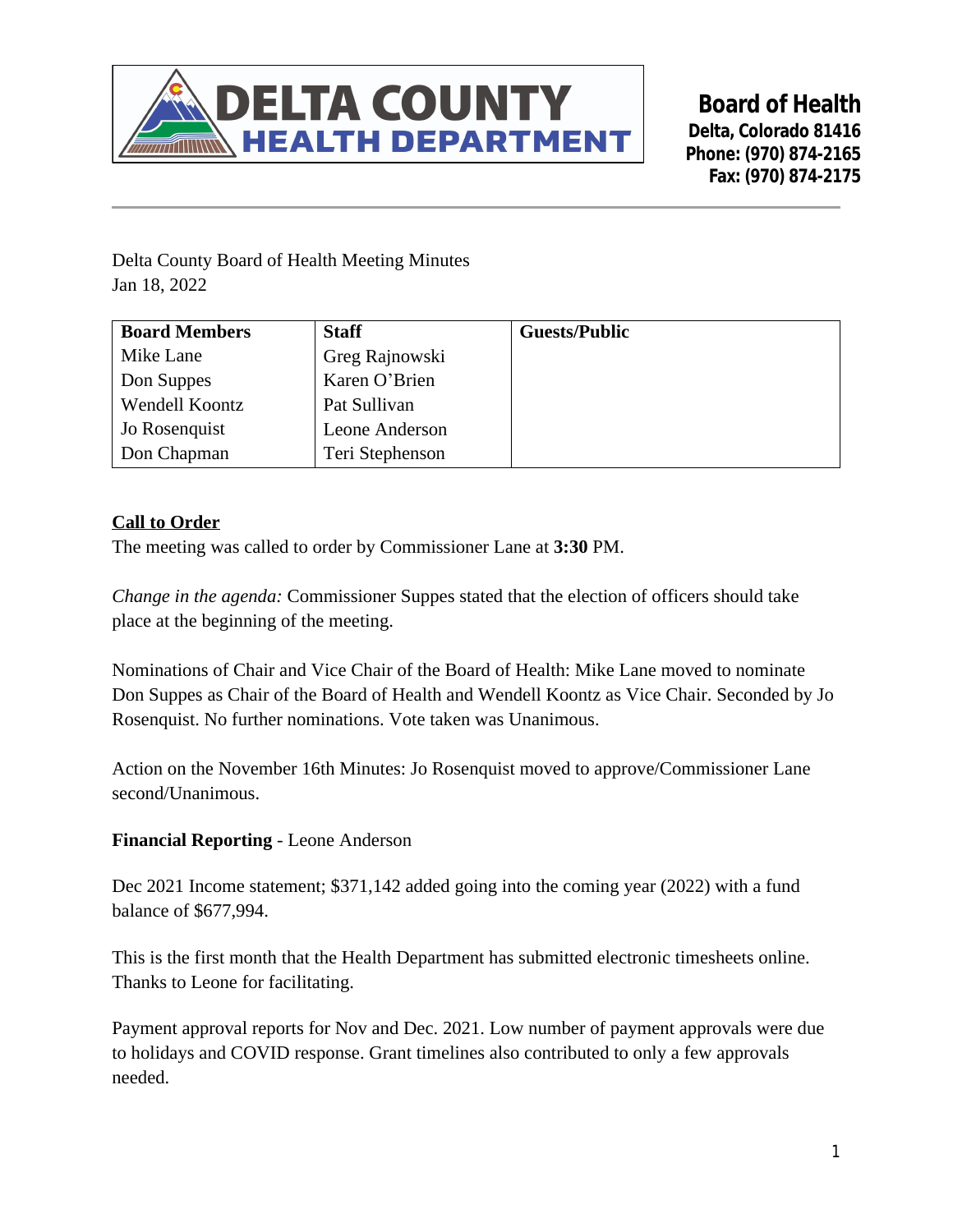Immunization grants and ELC grants cover several staff and we are also collecting fees from Medicaid for immunizations. We don't pay or bill for COVID testing and only bill for the administrative portions of COVID immunizations. COVID tests are now free through the mail as well.

The Finances were approved: Jo Rosenquist motioned/Don Chapman second/Unanimously approved.

\*For the record, Commissioner Koontz stated the tests aren't "free"; they are "no-cost" to the patient.

# **Annual Meeting**

- **● Vital Statistics Yearly Review, Teri Stephenson reporting:**
	- Number of births is 143; the state has us at 286 (could be mothers that go to other counties but list Delta County residence).
	- Birth: residents purchased 839 certificates (1st copies 778, 61 additional copies); revenue \$15,560 to Delta County, \$5373 to the state. \*Higher numbers may be due to electronic/online availability of applications.
	- Broken down by ages 25-29 highest; 20-24 second highest. Private insurance more than self-pay. More males than females.
	- Deaths increased due to COVID; funeral homes file where the death occurred. 386 (Delta County's count), 448 (state reported number). Total death certificates purchased was 3270 (577 1st copies; 2693 2nd copies). Revenue from death certificates: \$46,549 to Delta County, \$9810 to the state. Ages: 85+highest deaths, 75-84 second highest.
	- Substantial increases in birth, death and marriage certificates largely due to online and other county's driver's license offices that are busier are driving people to us for ease of access.
	- 2018-2021; births doubled in revenue and small gains in death and marriage certificate revenue.
	- See attached report for more details.
	- *Questions:*
		- Does it cost per month for software? No, but the paper is about \$1200 per year because it is special paper.
		- Is this a break-even program for you? Yes, but as more people use online, the return on investment will be greater.
- **● 2022 Meeting Schedule and Bylaw Review Karen O'Brien:**
	- Board meeting dates for 2022 will remain the same, 3rd Tuesday of each month. Karen distributed the *2022 Meeting Schedule*.
	- Bylaws are reviewed every year at the annual meeting. Page by page review began with the following notes: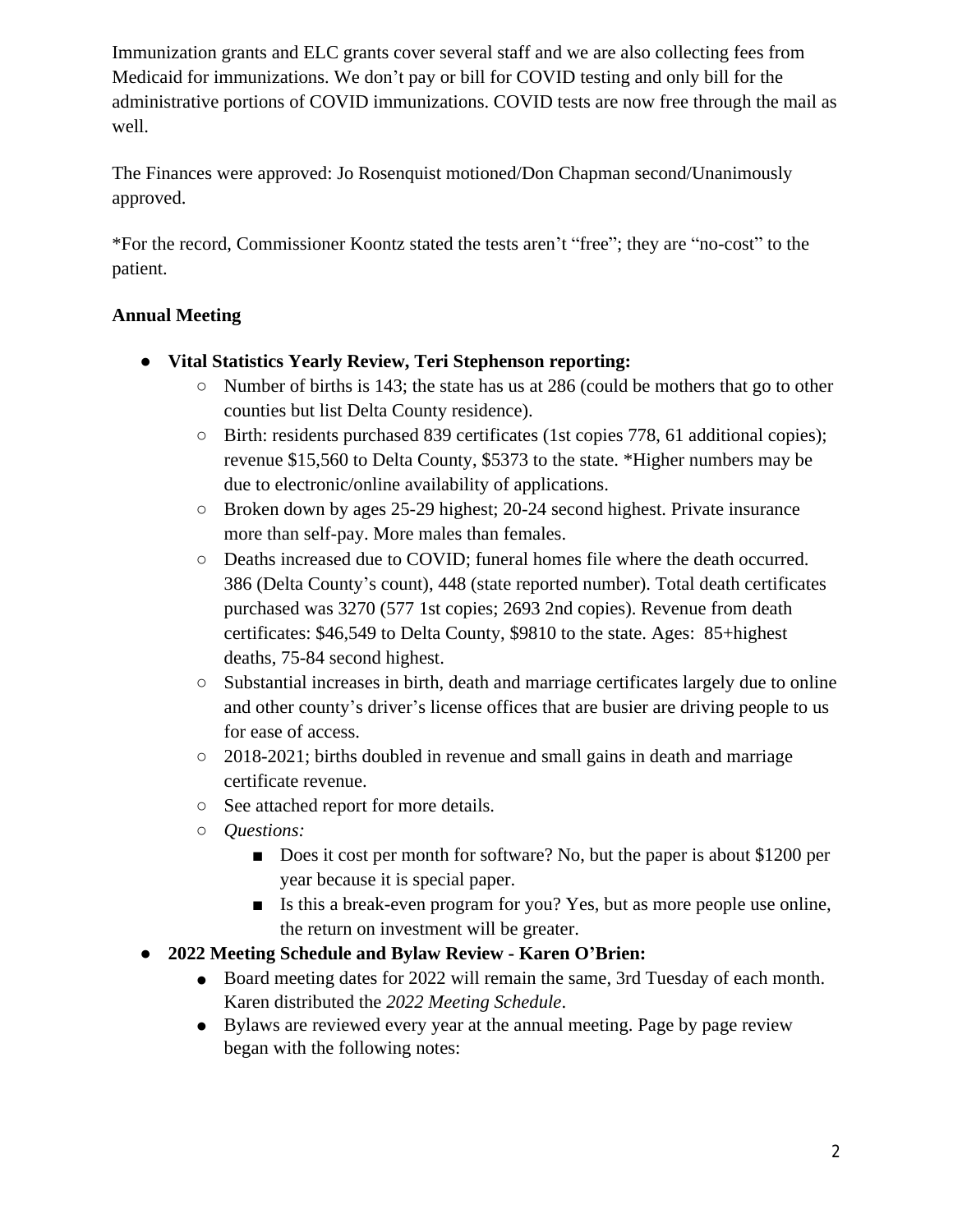- o Page 2, #1: State statute states "at least 5 members", our bylaws state: "limited to 5". Karen is recommending a change to "at least 5" to be consistent with state statute CRS 25-1-508-2,1 (Senate Bill 08-194).
- o Page 2, #2: "Appointments will be made to the board so that no business or professional group or governmental entity shall constitute a majority of the board."
	- Not congruent with state statute since there are three Commissioners currently on the Board of Health.
	- In order to comply with this, we have to change the configuration of the Board of Health (Rosenquist).
	- Karen stated that some counties do have the Board of County Commissioners as their Board of Health; these counties had this structure prior to July 1, 2008 and therefore were allowed to have the Board of County Commissioners serve as the Board of Health.
- o Page 2, #3: "A vacancy on the County Board shall be filled by the Board of County Commissioners within 60 days.
	- Karen said that there is no statutory time limit in state statute. In the past we would place public notice ads for the open board seats and then the board would review the applications, interview and vote on the candidate(s).
	- Discussion: was "posted within 60 days" the intention? (Suppes) What is necessary or required. Timeline should apply to posting the opening.
- o A discussion followed and Commissioner Suppes asked that our Attorney, John Baier, review the bylaws and the incongruences and report back at the next meeting.
- o Board Member Terms:
	- Karen distributed the *2022 Membership* with stated terms: Jo Rosenquist, December of 2023 and Don Chapman, December of 2022. The board will ask Don Chapman's intentions for completing another term at a fall meeting.
	- A member may serve two additional terms.

# **Review EH Fee Schedule:**

- o Greg provided a summary of the changes with net change and comparison with other counties.
	- *New installations and major repairs* have been the bulk of our work. The new fee schedule merges these together as one fee. The remainder of the fees were grouped together. Alterations or improvements were reduced to half the cost. Other miscellaneous services were reduced and/or removed and will be charged at the \$75.00 hourly fee. We anticipate to only charge \$23.00 for an administrative fee for minor changes.
	- We've not had a "*commercial permit fee*" like other counties. These require 2-4 times the number of trips, meetings with planning, and several conversations with engineers. This is ample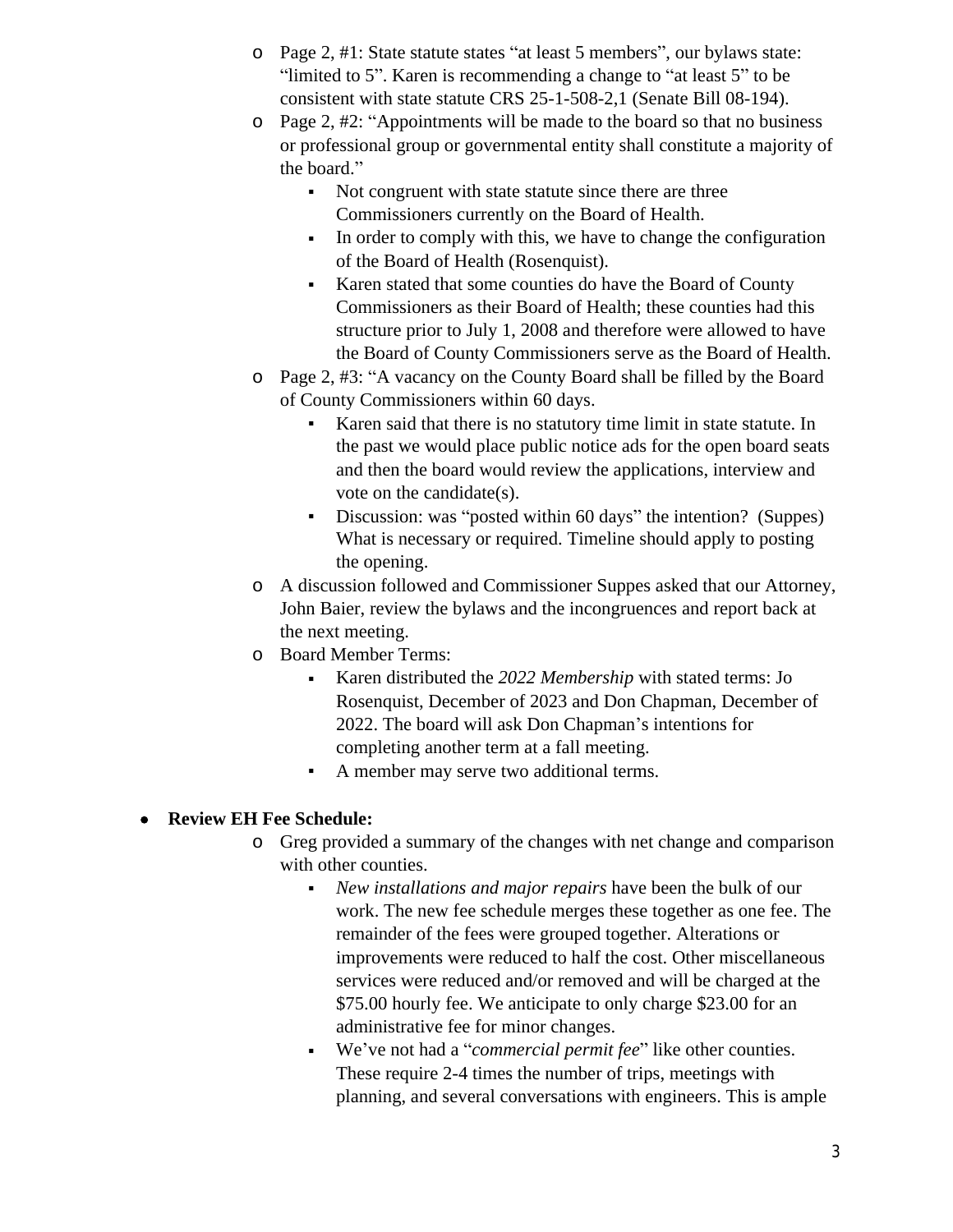justification for a slight increase in the fee for commercial systems. The multiple system fee would be applied to places like Cherry Acres, Honeyrock (Dominguez Canyon).

- *Subdivision inspections* were reduced to \$150.00.
- *Private Burial inspections* would be proposed as a new fee due to the fact that the inspections are similar to OWTS inspections.
	- We've had 3-4 requests in the last year, but private property burial reviews are often not effectively done because there is no office designated to review these. This would include reviews for "green burials".
	- The ordinance is clear, but the agency for review, support, inspection is not. A procedure will be provided for these inspections.
- Question: Person vs. livestock? Why are there differences? For human burials, only two witnesses are necessary and no agencies need to be present. What we are hoping to do is provide a service that enables them to do it correctly for documentation for sale/inheritance.
- Question: Swimming inspections/plan review; State is adopting Model Aquatic Standards. Plan review is set at \$250 to match other plan reviews. These are for Private Swimming facilities. This doesn't apply to private swimming at homes. Anyone who charges a fee for swimming. Natural swimming areas in Delta are:
	- Crawford State Park
	- Sweitzer Lake State Park
- Commissioner Suppes said this (fee schedule) should be brought forth at the next meeting in the form of a resolution.

#### **● Public Health Director's Report - Department Overview:**

- COVID: Seeing increases in cases due to Omicron. However, not a large increase in hospitalizations so far. State doesn't sequence every COVID test; however, the Omicron variant is identified with PCR testing (S gene dropout). 95-100% of cases are Omicron right now.
- Monday has been added at Tru Vu for testing; M-W-F testing is now available at Tru Vu. North Fork EMS is testing on Wednesday and the Health Dept continues to test on Tuesdays.
- As of the end of December- there were 8 hospitalizations for RSV; most cases were younger but we had an outbreak of RSV in one of the nursing homes. The Emergency Department had about 29 positive flu cases at the end of December/early Jan.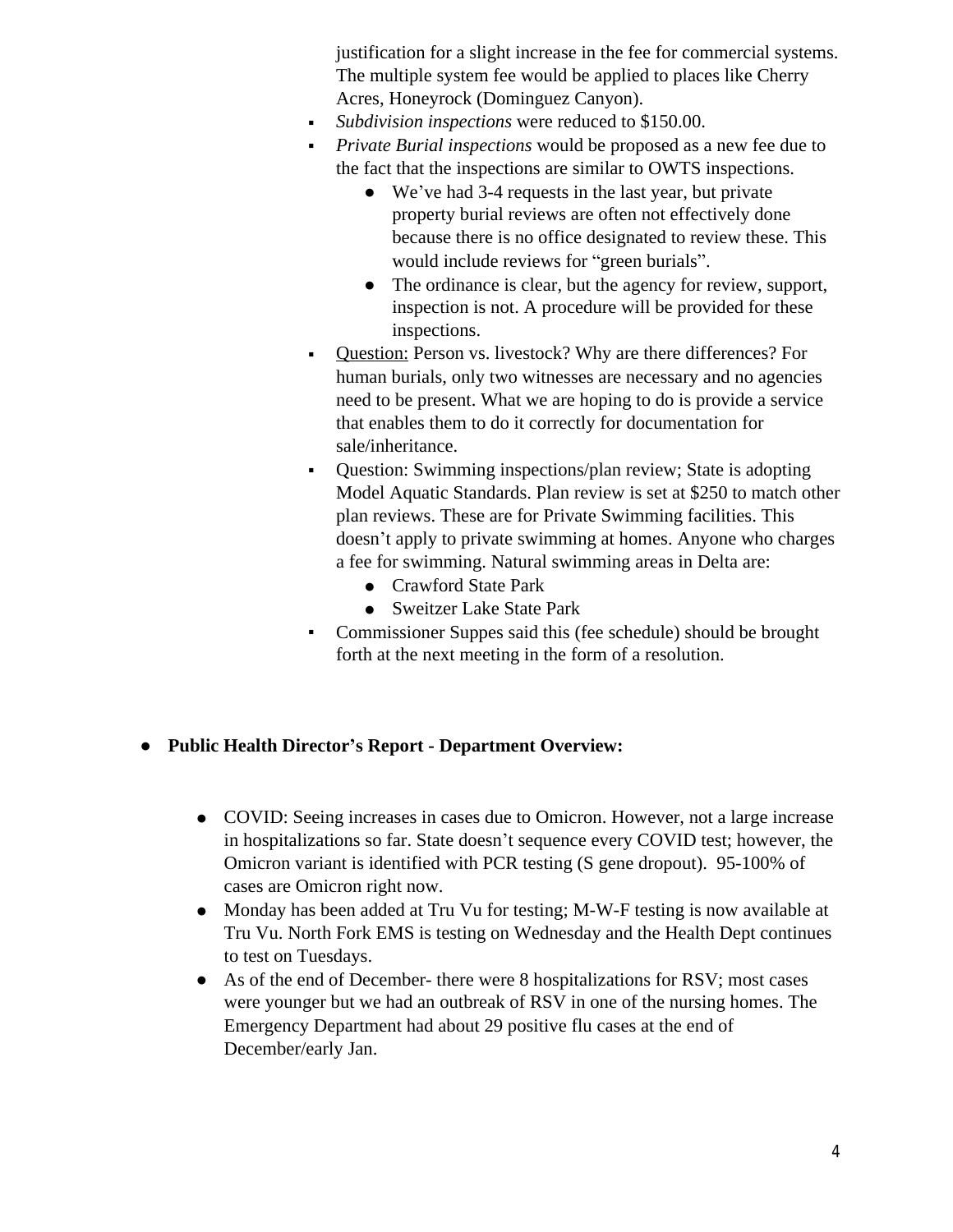- Administering vaccines went up slightly  $\&$  monoclonal antibodies (MAB) are being administered by the hospital. We are rotating the mobile COVID clinics around the county regularly.
	- o More data on Flu and RSV statewide can be found here: [https://cdphe.colorado.gov/influenza.](https://cdphe.colorado.gov/influenza)
	- o Question: Do we see any indications of withholding MAB based on race/gender? No, no indication has been seen here that we know of.
- Suicide Prevention-Renee is coordinating a homeless outreach event for the February/March timeframe. Additionally, she is also coordinating with the new City of Delta homeless prevention coordinator. The Health Dept. plans to administer immunizations at this event.
- Karen and Greg are on the Disease Surveillance System Modernization (DSSM) committee to review and help provide feedback for data integration problems. They are looking at improving reporting and surveillance information.
- Discussion about the COVID dashboard: Total positive cases (Suppes)- Why is this number still relevant? From disease surveillance perspective we collect "total" numbers. We do this to coincide with the dashboard.
	- o We took % hospital utilization off the dashboard because the hospital requested it. They are now publishing their own dashboard.
	- o Is it necessary to add a survey for the community to determine what is the most important piece of information?
- Reiley Jones- EH Specialist Joined January 3rd. We will use funds from the American Rescue Act Funds. (ARPA) to partially fund this position. This funding source is anticipated to continue for public health and rolled into the per capita dollars we receive from the state.
- Amanda Horner- Starts as the Regional EPR Coordinator on Jan 26th. She comes to us from Indiana.

# **EH Directors Report - Greg Rajnowski**

- Information provided in the BOH updates:
	- RFE 136 Inspections in 2021
		- 2022-15 Inspections so far
		- 2022-(3) Pre-operational
	- Childcare (1) Routine Inspection
	- OWTS -252 permits in 2021
- Fee Schedule Changes
- Changes to the OWTS regulations will start meeting (January 27th):
	- "Adoption by reference" means simplifying our restrictions beyond the state regulations as an addendum to the state OWTS Regulation 43 (i.e., density/acreage restrictions, review of systems and designs, and licensing of engineers).